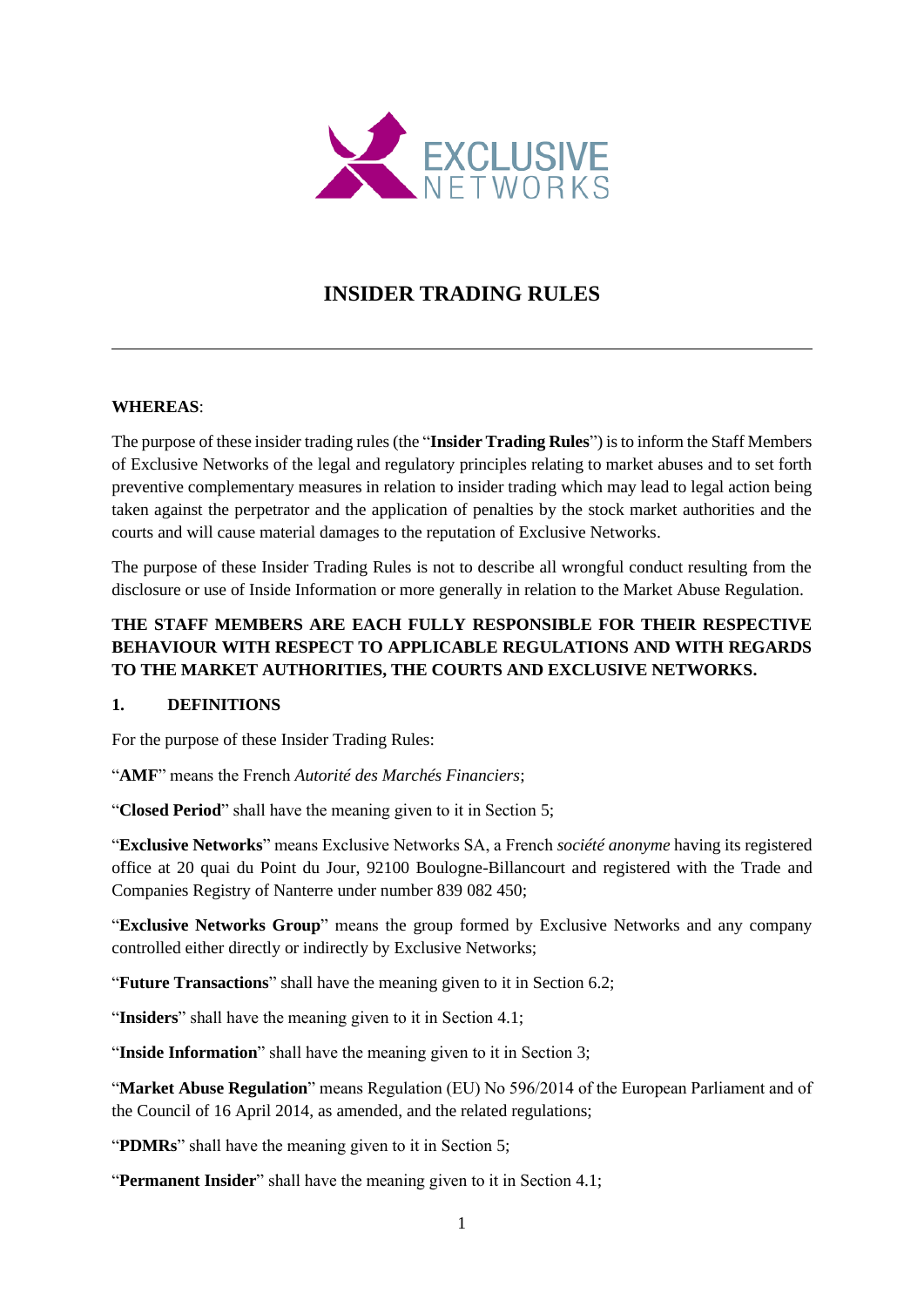"**Occasional Insider**" shall have the meaning given to it in Section [4.1;](#page-2-0) and

"**Staff Members**" means any manager, corporate office holder, employee or temporary employee of the Exclusive Networks Group.

### **2. GENERAL CONFIDENTIALITY DUTY APPLICABLE TO ALL STAFF MEMBERS**

Each Staff Member must ensure that any non-public information relating to Exclusive Networks Group remains strictly confidential.

#### Each Staff Member must:

- − limit the disclosure of non-public information to people who have a legitimate need-to-know this information in the course of their duties and in the interest of Exclusive Networks Group;
- − prevent any disclosure of confidential information to people outside the Exclusive Networks Group;
- − avoid discussions or working in public places when the confidential information can be compromised: and
- − more generally, comply with the Market Abuse Regulation.

### <span id="page-1-0"></span>**3. DEFINITION OF INSIDE INFORMATION**

"**Inside Information**" means any information of a precise nature, which has not been made public, relating, directly or indirectly, to the Exclusive Networks Group, or one or more financial instruments of Exclusive Networks, which, if it were made public, would be likely to have a significant effect on the prices of those financial instruments or on the price of related derivative financial instruments.

Information is considered public only after the publication of a press release by Exclusive Networks that is distributed in accordance with applicable laws and regulations. As a result, the publication in the press, or by any other media, of rumors concerning information that has not been officially and "publicly" confirmed by Exclusive Networks, does not cause this information to lose its qualification as Inside Information.

For instance, the following non-exhaustive list may be considered as Inside Information, during the time it is not public:

- − any information that may have an impact on the operating result or the net income of Exclusive Networks or the Exclusive Networks Group or on the achievement of trends, forecasts or targets made public;
- − any information relating to a proposed acquisition, sale, or restructuring concerning the Exclusive Networks Group;
- − any information relating to a transaction on the share capital of Exclusive Networks (merger, spinoff, share capital increase or reduction);
- − any information relating to a financing transaction concerning the Exclusive Networks Group (issue of bonds, conclusion of a financing contract, etc.),
- − any information relating to a major change or proposed major change in the shareholders structure of Exclusive Networks or its management;
- − any information relating to the loss or gain of a significant client;
- − any information relating to the signing of a significant contract for the Exclusive Networks Group;
- − any information relating to the dividend; or
- − any information concerning an important dispute, the financial or reputation impact of which could have important consequences for the Exclusive Networks Group.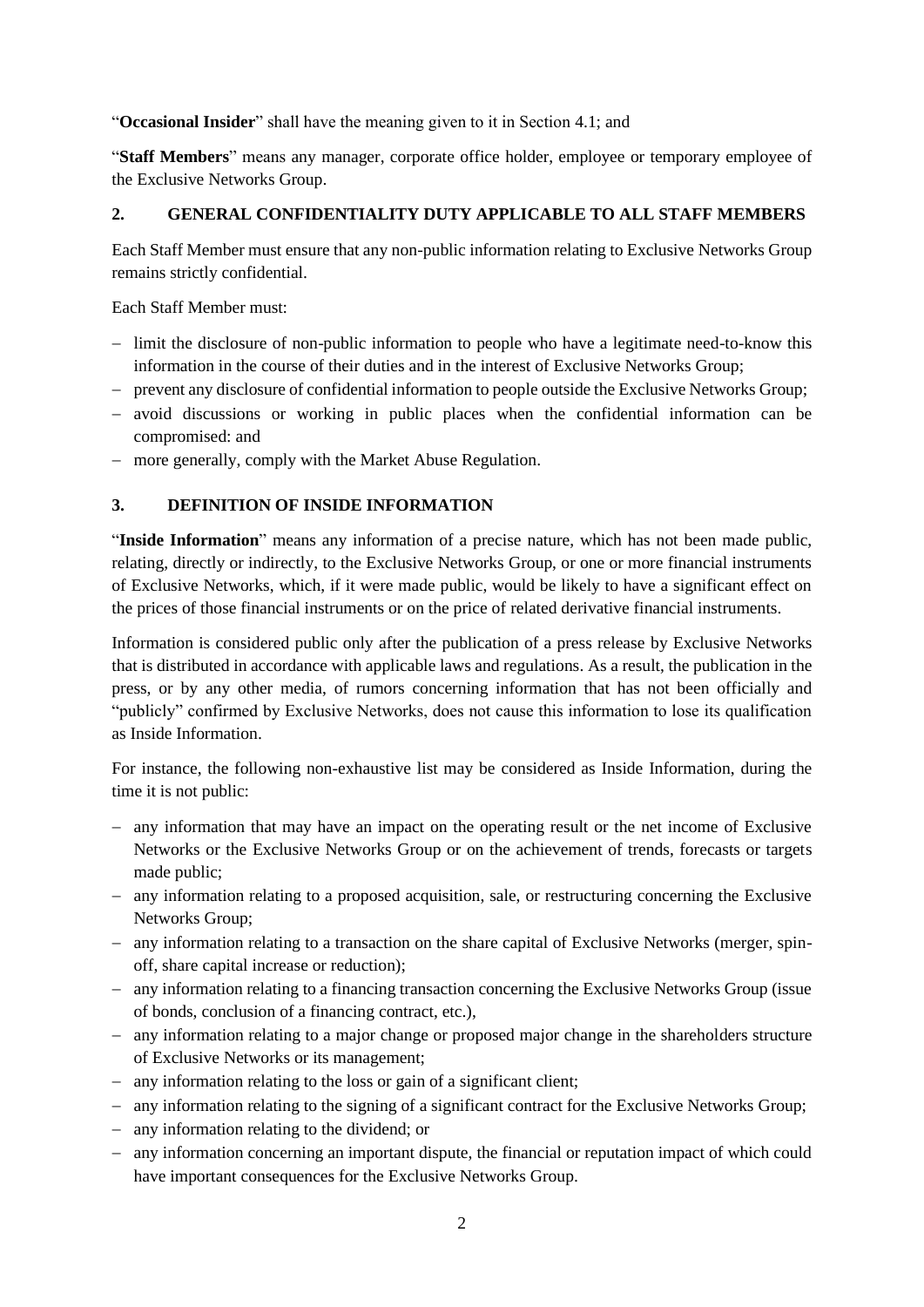Any individual who holds sensitive information about the Exclusive Networks Group and questions the inside nature of this information should immediately consult the legal department of Exclusive Networks and request its assessment on the qualification of such information.

Any request must be made by email to the following address: legal@exclusive-networks.com with the title "*Request for opinion on Inside Information*" and must describe the contemplated transaction (including number and nature of the securities concerned).

It is however reminded that the issuing of an opinion or the absence of opinion by the legal department, even if this opinion is strictly followed by the Staff Member does not discharge the latter's personal liability.

### **4. QUALIFICATION OF INSIDERS AND RESTRICTIONS**

### <span id="page-2-0"></span>**4.1 Qualification of insiders**

The following persons are bound by the duty to abstain, obligation to discretion and other trading restrictions referred to in Section [4.2:](#page-2-1) any Staff Member who, as a result of his/her position or when carrying out his/her duties, is in possession of Inside Information.

Are particularly concerned Staff Member who are:

- − individuals with permanent access to all Inside Information because of the nature of their functions or their role ("**Permanent Insider**"); and
- − individuals with occasional access to Inside Information, in particular by reason of their involvement in a project, their function, or any other reason ("**Occasional Insider**" and together with the Permanent Insider, the "**Insiders**").

Exclusive Networks must maintain an up-to-date list of all persons having access to Inside Information, such list being split between the Permanent Insider section and one or more Occasional Insider section(s), each of them referring to a specific type of Inside Information. The lists of Insiders must be kept by the Company for at least five years following their creation or update.

As a result, the qualification as Permanent Insider or Occasional Insider will be notified to the relevant persons by the legal department of Exclusive Networks. The present Trading Insiders rules will be attached to the notification in order to make the relevant person aware of his/her obligations and of the legal, regulatory, administrative and disciplinary sanctions established in case of breach of these Insider Trading rules.

Any Staff Member who has obtained Inside Information fortuitously and has not received any notification from the legal department and is therefore not included within the above-mentioned insider list must (i) inform the legal department of the situation as soon as practicable and (ii) consider itself as being an Occasional Insider for the purposes of these Insider Rules.

# <span id="page-2-1"></span>**4.2 Insiders' abstention obligation**

All Insiders are bound by an obligation to discretion and **must refrain from**:

− completing a transaction <sup>1</sup> for themselves or someone else on the Exclusive Networks securities (or cancel or amend previous orders); and

<sup>1</sup> In accordance with the applicable regulation, any acquisition or sale of securities is likely of qualifying as insider trading even if it is a transaction on a derivative instrument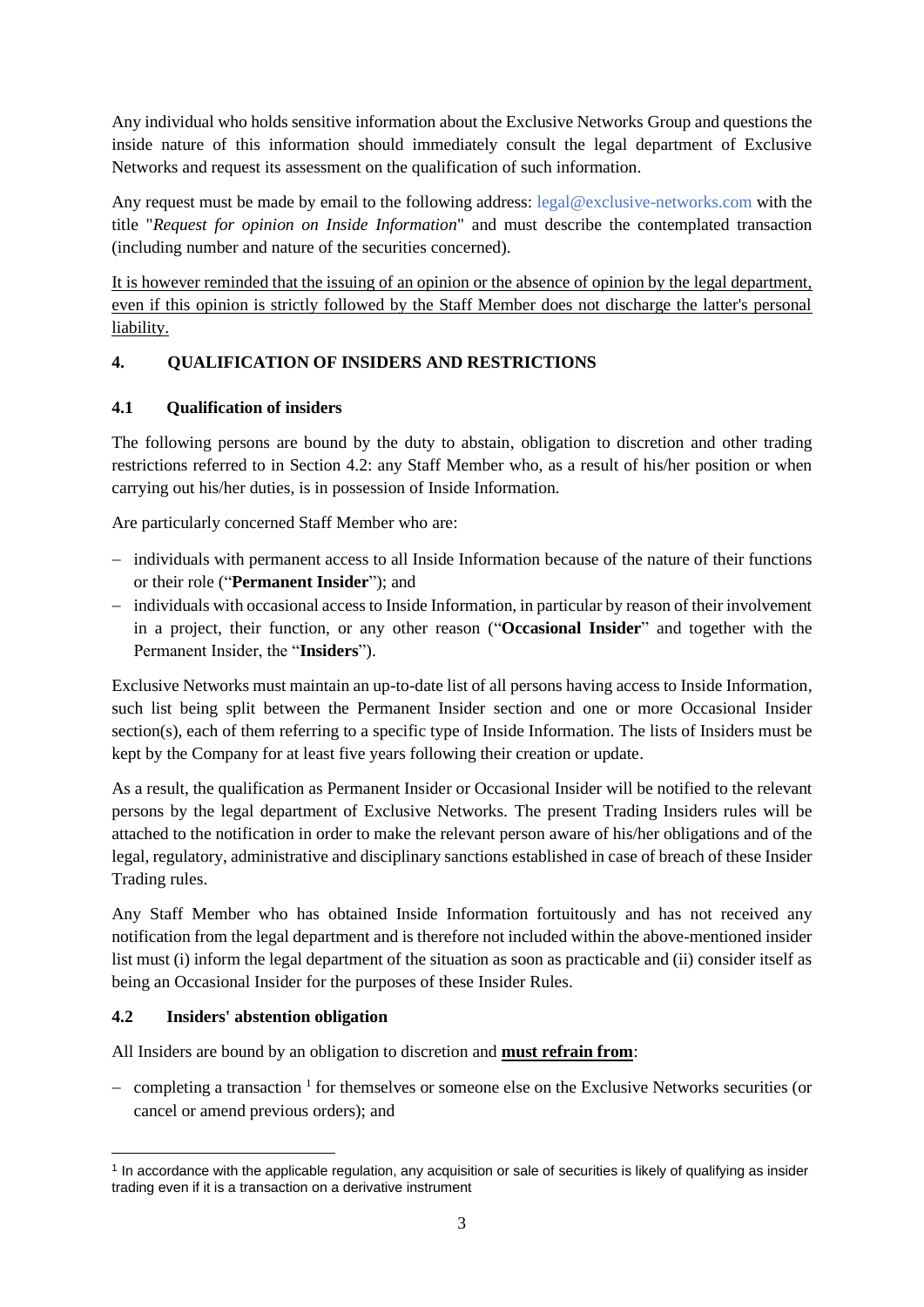- − disseminating, by any means, any Inside Information outside of the usual context of their duties or for a purpose other than the one for which such Inside Information was disclosed to them; and
- − making any recommendation or inciting any person to complete a transaction on the Exclusive Networks securities.

#### <span id="page-3-0"></span>**5. PREVENTION OF INSIDER TRADING**

In accordance with MAR Regulation and with marketplace recommendations, the Company adopted the following measures aimed at preventing insider trading.

#### **5.1 CLOSED PERIOD**

Exclusive Networks decided to prohibit any transaction of securities during certain periods defined as closed periods (the "**Closed Periods**") to any person having regular or occasional access to Inside Information: leading executives, and some employees who are likely to access financial information or accounts before its public disclosure.

The persons informed by Exclusive Networks that they are listed as being subject to the Closed Periods, including persons qualified as persons discharging managerial responsibilities, as defined in Market Abuse Regulation (the "**PDMRs**"), <sup>2</sup> must refrain from completing a transaction for themselves or someone else on the Exclusive Networks' securities during a Closed Period (as defined below).

These Closed Periods are as follows:

- − 30 calendar days before the announcement of the half-yearly and annual results; and
- − 15 calendar days before the announcement of quarterly results.

The individuals concerned must be informed by the legal department of Exclusive Networks before the opening of each Closed Period of their opening and closing dates and of the abstention obligations to which they are bound.

As a reminder, the financial communication calendar is available on Exclusive Networks' website [\(https://www.exclusive-networks-ir.com/\)](https://www.exclusive-networks-ir.com/) in the section Investors / Financial Information / Financial Calendar.

### **5.2 EXCEPTIONAL CIRCUMSTANCES THAT MAY JUSTIFY A TRANSACTION IN EXCLUSIVE NETWORKS SECURITIES AND CORRESPONDING PROCEDURE**

Exclusive Networks can authorise a PDMR to complete a transaction during a Closed Period when the transaction cannot be completed at any other time and no privileged information is held, in the following cases **only**:

- − in exceptional circumstances, such as serious financial difficulties, requiring the immediate sale of shares; or
- − due to the specific nature of the trading involved in the case of transactions carried out in the framework of employee share purchase scheme, the compliance with formalities or the exercise of rights attached to the shares, or transactions involving no change in ownership of the relevant

<sup>2</sup> Pursuant to Article 3 of Market Abuse Regulation, a PDMR means a person within Exclusive Networks who is (a) a member of the Board of Directors, the CEO or a deputy CEO of Exclusive Networks, or (b) a senior executive, other than those referred to in point (a), who has regular access to Inside Information relating directly or indirectly to Exclusive Networks and power to take managerial decisions affecting the future developments and business prospects of Exclusive Networks. Persons deemed to be PDMRS are notified by Exclusive Networks that they are considered as such.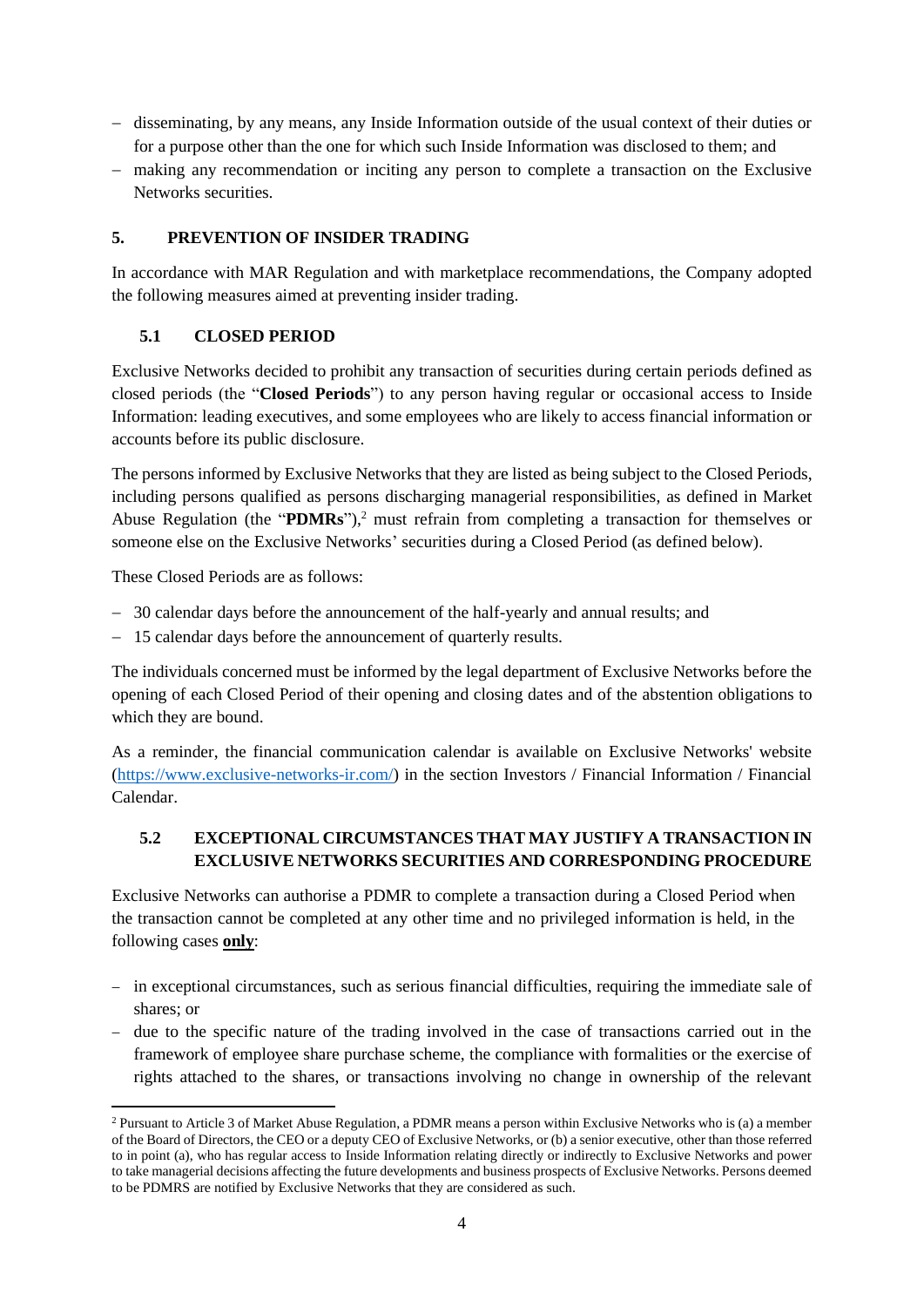security.

Before any trading during the Closed Period, the PDMR concerned shall send the Board Secretary a letter explaining and describing the exceptional circumstances requiring the immediate sale of Securities and demonstrating that the sale envisaged is the only reasonable way of obtaining the required financing.

- When examining this request, the Board Secretary, in conjunction with the Chairman of the Board of Directors and if the case maybe, the Lead Director and as far as the latter are not requestor under this procedure, will check whether the person concerned is subject, at the time of the request, to a financial commitment or enforceable claim, whether the person concerned was subject, prior to the start of the Closed Period, to the payment of a sum to a third party (including income tax) or placed themselves in such a situation prior to that period, and whether the immediate sale of shares is the only reasonable way for this person to honour a financial commitment or debt.
- If the existence of exceptional circumstances is confirmed, and to the extent the concerned PDMR does not hold an Inside Information, only certain transactions, whose limits are defined in the MAR Regulation and without prejudice to any other applicable legal provision, may be authorized by the Board Secretary.
- The response to the request will be sent to the requester in writing within eight (8) business days following the receipt of the request by the Board Secretary.

A Staff Member, who is not a PDMR, can be authorised by Exclusive Networks to complete a transaction during a Closed Period on a case-by-case basis.

# **5.3 IDENTIFICATION OF INSIDERS WITH A LIST**

Please refer to the section 4.1 of the present document.

# **5.4 SPECIFIC OBLIGATION FOR PDMR AND THEIR RELATIVES TO PERSONALLY DISCLOSE ANY TRANSACTIONS IN SECURITIES**

Pursuant to Article L. 621-18-2 of the French Monetary and Financial Code, PDMR shall directly disclose to the French market regulator "AMF", as well as to Exclusive Networks, the details of the transactions that they carry out (acquisitions, subscriptions – including the exercise of options, sales or exchanges of securities, transactions in forwards or any instruments linked to the securities), whether they are acting on their own behalf or on behalf of a third party.

You can refer to **Appendix 1** containing an indicative list of transactions in securities subject to such disclosure duty.

It is the same for the persons closely associated with a PDMR, as defined in Article R. 621-43-1 of the French Monetary and Financial Code (the "**Relatives**"):

- his or her spouse (even when in process of a divorce) not in judicial separation, a partner with whom he or she is bound by a civil solidarity pact, or a partner with whom he or she lives;
- children (minors or adults) over whom the Insider exercises parental authority or with whom he or she resides permanently or alternatively, or of whom he or she is actually and permanently in charge;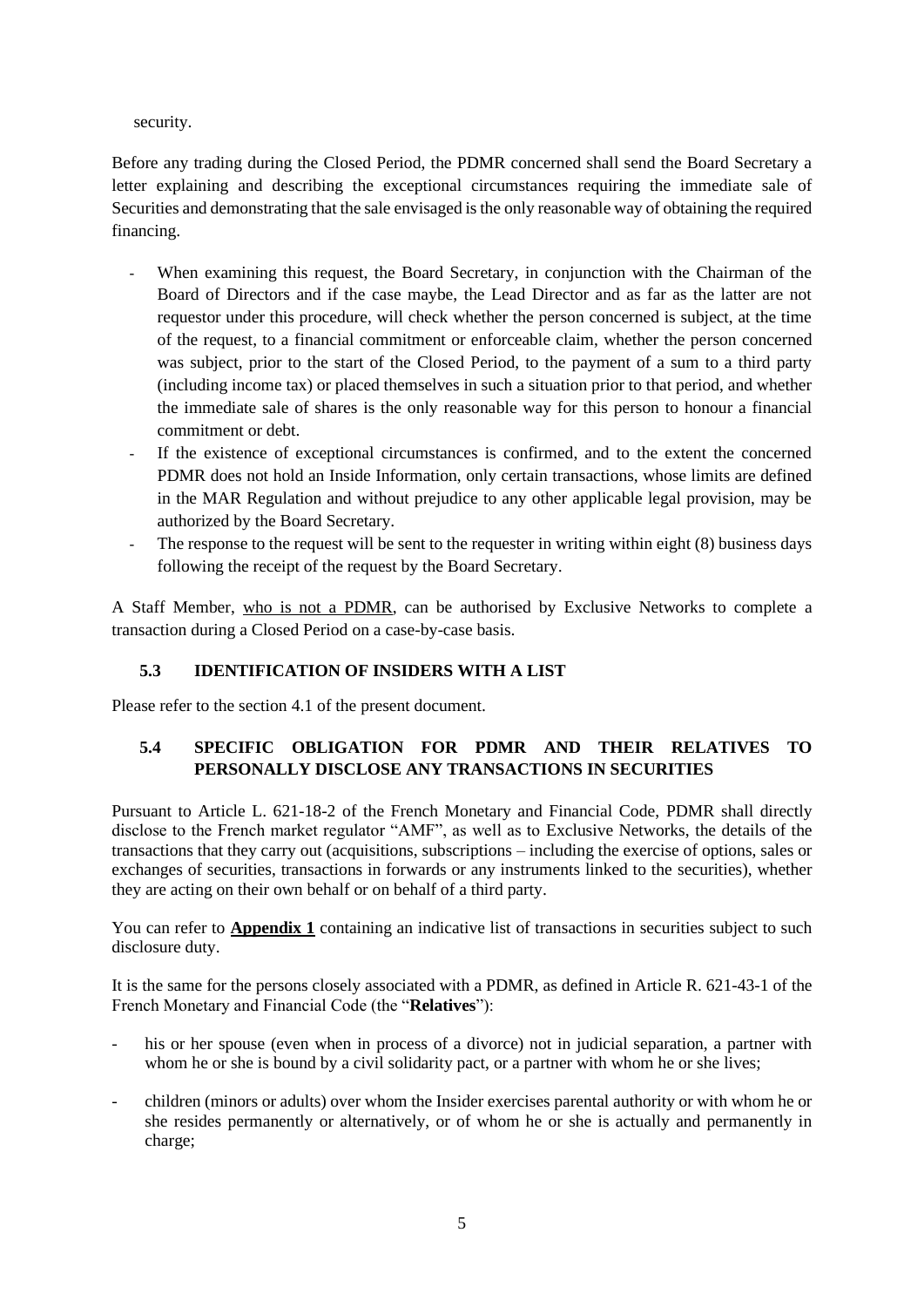any other relative or family connection residing at his or her residence for at least one year prior to the date of the concerned transaction.

The same rule applies to any legal person or other type of entity different from Exclusive Networks, incorporated under French or foreign law, and:

- of which the managerial responsibilities are discharged by one of the PDMR or one of the Relatives; or
- which is directly or indirectly controlled, within the meaning of Article L. 233-3 of the French Commercial Code, by one of the PDMR or one of their Relatives; or
- which is set up for the benefit of one of the PDMR or one of their Relatives; or
- the economic interests are substantially equivalent to those of one of the PDMR or one of their Relatives.

This declaration, which shall indicate the name and function of the person having carried out the transaction, the type and number of securities concerned, the date, place, underlying share price and the total amount of said transaction, must be disclosed to the AMF by the person concerned by electronic means within **three business days following the transaction date**. Furthermore, the person proceeding to such declaration shall send a copy of it to the Company within the same period.

The declaration duty as described above is not required provided the total amount of the transactions carried out by the same person does not exceed **€20,000 in one calendar year**.

The full content of the declarations will be made public on the AMF website after having been uploaded directly to a secure extranet site "ONDE" operated by the AMF [\(https://onde.amf](https://onde.amf-france.org/RemiseInformationEmetteur/Client/PTRemiseInformationEmetteur.aspx)[france.org/RemiseInformationEmetteur/Client/PTRemiseInformationEmetteur.aspx\)](https://onde.amf-france.org/RemiseInformationEmetteur/Client/PTRemiseInformationEmetteur.aspx).

The Company maintains a list containing, in particular, the names of the PDMR and of the persons closely associated with them. For the purpose of this list, the PDMR must notify the Company of the required information regarding their Relatives and must notify their Relatives of their respective disclosure duty

### **6. SPECIFIC APPLICABLE RULES**

#### **6.1 Transactions on Free Shares**

In addition to the rules set out herein, French law provides for specific closed periods, relating to the sale of shares granted freely by a company. Holders of such shares granted by Exclusive Networks shall read the rules of the Free Share plan under which these shares were granted before any transaction.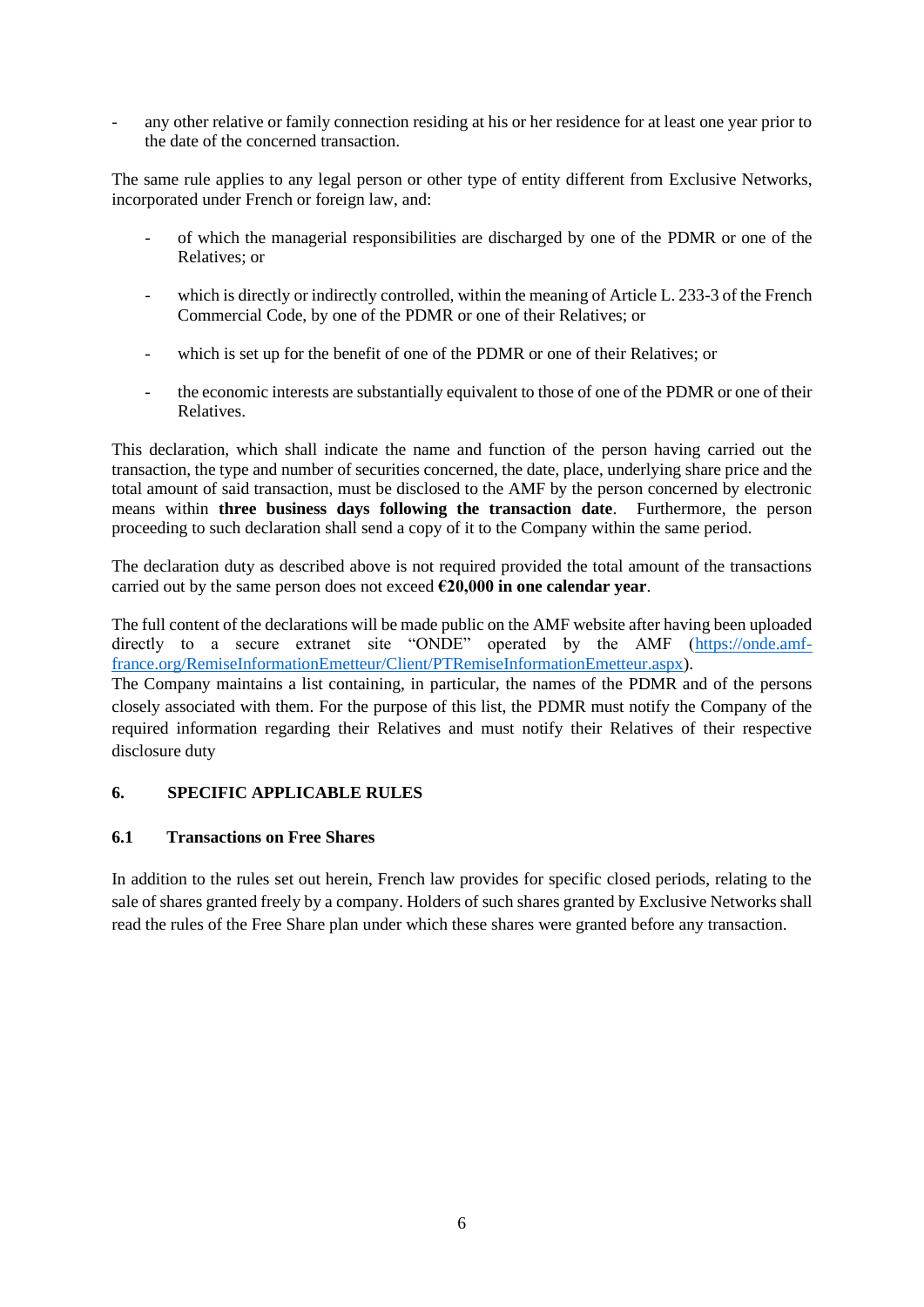#### <span id="page-6-0"></span>**6.2 Structure and future transactions**

Considerable precautions must be taken when structuring transactions which include option or futures components ("**Future Transactions**"). The setting up of a Futures Transaction is not authorized during a Closed Period.

In compliance with the AFEP-MEDEF governance code, hedging transactions aiming at securing a capital gain upon the exercise of stock-options or sale of shares granted freely may not be entered into by executive officers of Exclusive Networks.

### **7. SANCTIONS**

Offenders can be prosecuted by the AMF (administrative sanctions) and/or by judicial authorities (criminal sanctions).

Insider trading, unlawful disclosure of Inside information and market manipulation (price manipulation and dissemination of false information) may result in a prison sentence of up to 5 years<sup>3</sup> and a fine of up to 100 million euros<sup>4</sup> or ten times the amount of any benefit obtained from such failure to comply (the fine may also be increased by a further 10%). For legal persons, the fine may be increased up to 15% of such entity's total annual turnover.

Furthermore, any violation by an Insider of this guide and/or the rules relating to insider trading may also result in any disciplinary actions taken within the Group, potentially leading to dismissal or termination of the employment agreement.

<sup>&</sup>lt;sup>3</sup> 10 years in the event of an infringement committed as part of an organized gang.

 $4 \text{ } \epsilon$ 500 million for legal persons.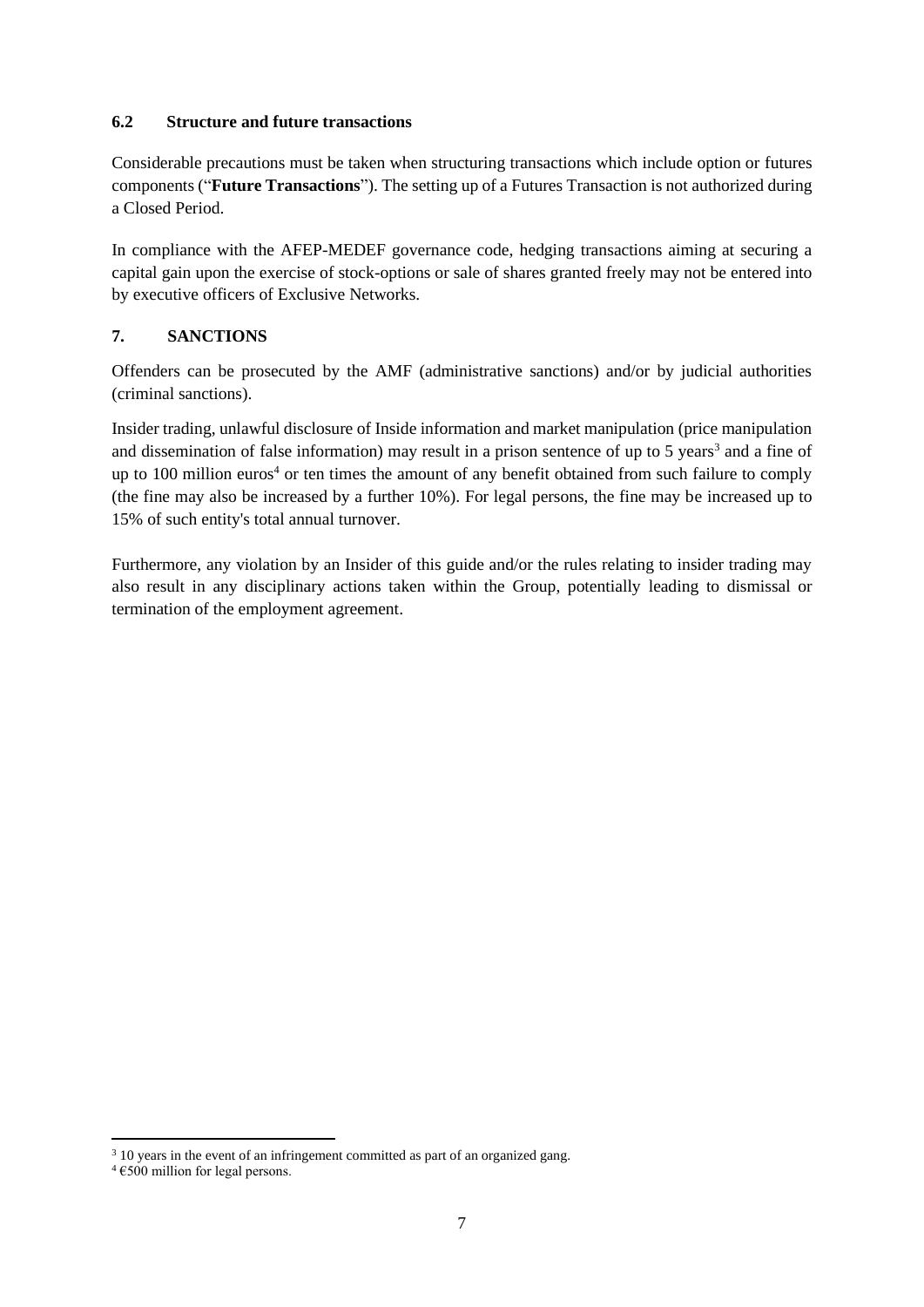#### **Appendix 1: Indicative list of transactions in Exclusive Networks' Securities subject to declaration duty for PDMR and the persons closely associated with them**

According to the European regulation (Article 10 of the Delegated Regulation No 2016-522 of 17 December 2015), the transactions in exclusive Networks' Securities subject to disclosure duty, not identical to the list of transactions covered by the Insider Trading Rules, include in particular:

- acquisition, disposal, short sale, subscription or exchange;
- − acceptance or exercise of a stock option, including of a stock option granted to managers or employees as part of their remuneration package, and the disposal of shares stemming from the exercise of a stock option;
- entering into or exercise of equity swaps;
- transactions in or related to derivatives, including cash-settled transactions;
- entering into a contract for difference on a financial instrument of the concerned issuer or on emission allowances or auction products based thereon;
- acquisition, disposal or exercise of rights, including put and call options, and warrants;
- subscription to a capital increase or debt instrument issuance;
- − transactions in derivatives and financial instruments linked to a debt instrument of the concerned issuer, including credit default swaps;
- − conditional transactions upon the occurrence of the conditions and actual execution of the transactions;
- automatic or non-automatic conversion of a financial instrument into another financial instrument, including the exchange of convertible bonds to shares;
- gifts and donations made or received, and inheritance received;
- − transactions executed in index-related products, baskets and derivatives, insofar as required by Article 19 of Regulation (EU) No 596/2014;
- − transactions executed in shares or units of investment funds, including alternative investment funds (AIFs) referred to in Article 1 of Directive 2011/61/EU of the European Parliament and of the Council, insofar as required by Article 19 of Regulation (EU) No 596/2014;
- transactions executed by manager of an AIF in which the person discharging managerial responsibilities or a person closely associated with such a person has invested, insofar as required by Article 19 of Regulation (EU) No 596/2014;
- transactions executed by a third party under an individual portfolio or asset management mandate on behalf or for the benefit of a person discharging managerial responsibilities or a person closely associated with such a person;
- − borrowing or lending of shares or debt instruments of the issuer or derivatives or other financial instruments linked thereto.

Are also included (Article 19.7 of MAR Regulation No 596/2014 on market abuses):

− the pledging or lending of financial instruments by or on behalf of a person discharging managerial responsibilities or a person closely associated with such a person, (being specified that a pledge, or a similar security interest, of financial instruments in connection with the depositing of the financial instruments in a custody account does not need to be notified, as long as and until such time as such pledge or other security interest is designated to secure a specific credit facility);